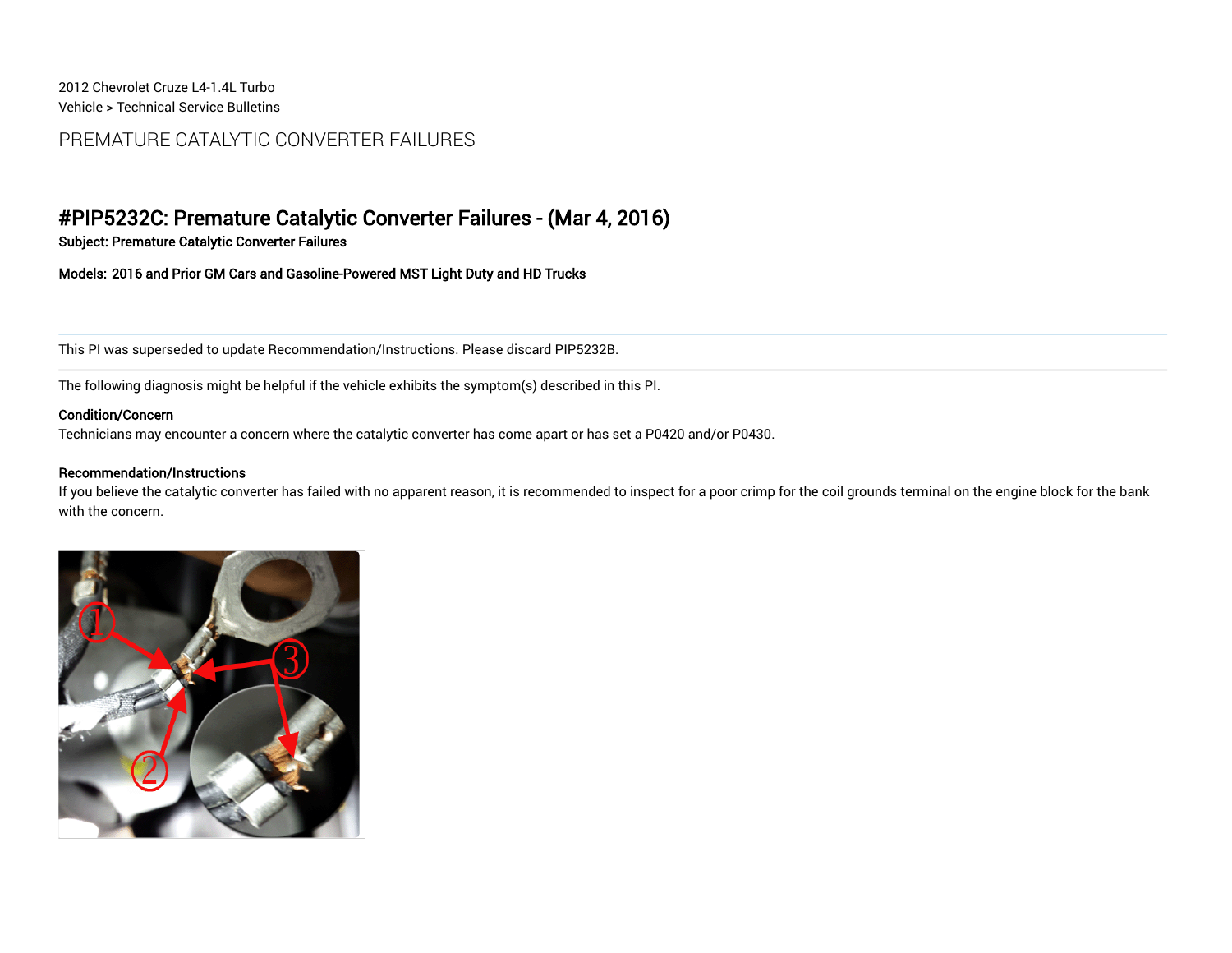

Technicians should inspect the ground for possible corrosion or damage at ground terminal ring, fasteners and grounding surfaces.

If no corrosion or damage is found, tighten the ground bolt to the proper torque



### Warranty Information

For wiring repairs covered under warranty, please refer to latest version of bulletin 10-00-89-005 for warranty information on wire/connector repairs.

Please follow this diagnostic or repair process thoroughly and complete each step. If the condition exhibited is resolved without completing every step, the remaining steps do not need to be performed.